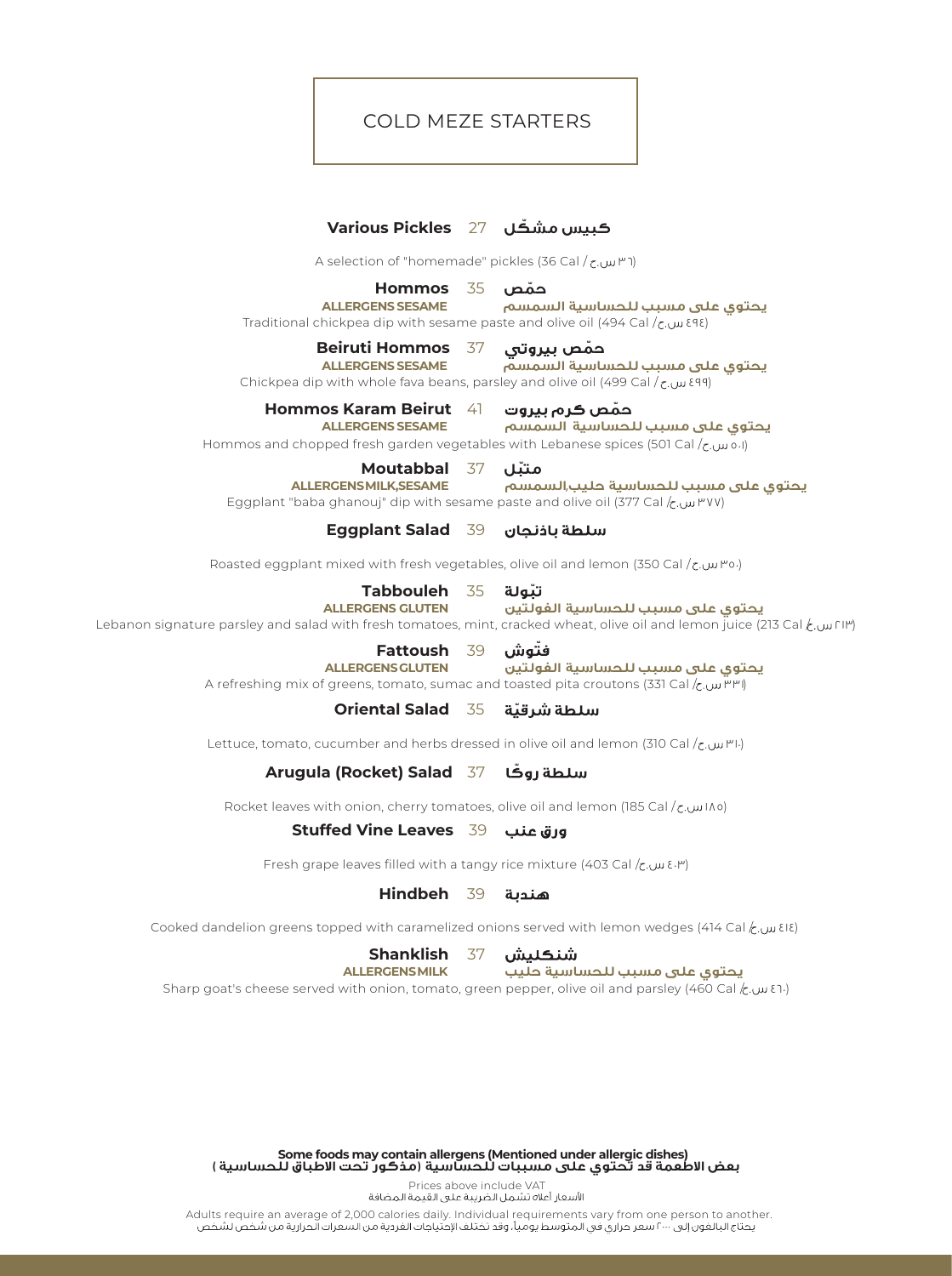**Warm Vine Leaves With Yogurt** 43

**ALLERGENS MILK** 

Warm vine leaves served with yogurt in rose petal flower (294 Cal  $k \cdot \omega$  ras) **يحتوي على مسبب للحساسية**

**Garlic Labneh** 35

Tangy strained yogurt with a hint of garlic topped with olive oil (544 Cal  $\ell$   $\omega$  o  $\epsilon$  ) **ALLERGENS MILK حليب يحتوي على مسبب للحساسية**

**Stuffed Spicy Eggplant With Yogurt** 43

محشى باذنجان حار

Stuffed spicy eggplant served with yogurt in rose petal flower (315 Cal / 315) **يحتوي على مسبب للحساسية حليب MILK ALLERGENS**

**Green Beans** 39

Served in a tasty tomato-onion sauce (385 Cal / 385)

**Okra** 37

Okra cooked and marinated in olive oil, tomato paste and coriander (385 Cal / ٣٨٥)

**Eggplant Mousaqa** 37 **ّ**

A ratatouille of eggplant, tomato, whole chickpeas and olive oil (418 Cal / $\epsilon$ . $\mu$   $\epsilon$ IA)

#### **Mouhamara** 39 **ّ**

A red dip made with bread crumbs, hot peppers, sweet peppers, walnuts and almonds (733 Cal / 733) **ALLERGENS GLUTEN, WALNUT, ALMOND يحتوي على مسبب للحساسية**

**Beetroot Moutabal** 43

**ّ**

Roasted beetroot, sesame paste, olive oil, lemon juice (652 Cal / 652) **يحتوي على مسبب للحساسية حليب**,**السمسم SESAME ,MILK ALLERGENS**

RAW MEAT DISHES

**Kibbeh Nayeh** 67 **ّكب ّ ة نية**

Raw lamb meat with cracked wheat (416 Cal / ح.س.ج / Raw lamb meat with cracked wheat (416 Cal<br>ن المكسرات (الصنوبر) **يحتوي على مسبب للحساسية الغولتين** ,**المكسرات (الصنوبر) (NUTS PINE (NUTS ,GLUTEN ALLERGENS**

#### **Kibbeh Nayeh Aleppo Style** 67 **ّكب ّ ة نية أورفلية**

Prepared with a special mix of spices (470 Cal / د.س.ع / Prepared with a special mix of spices<br>بن المكسرات (الصنوير) **يحتوي على مسبب للحساسية الغولتين** ,**المكسرات (الصنوبر) (NUTS PINE (NUTS ,GLUTEN ALLERGENS**

**Some foods may contain allergens (Mentioned under allergic dishes) بعض الاطعمة قد تحتوي على مسببات للحساسية (مذكور تحت الاطباق للحساسية )**

Prices above include VAT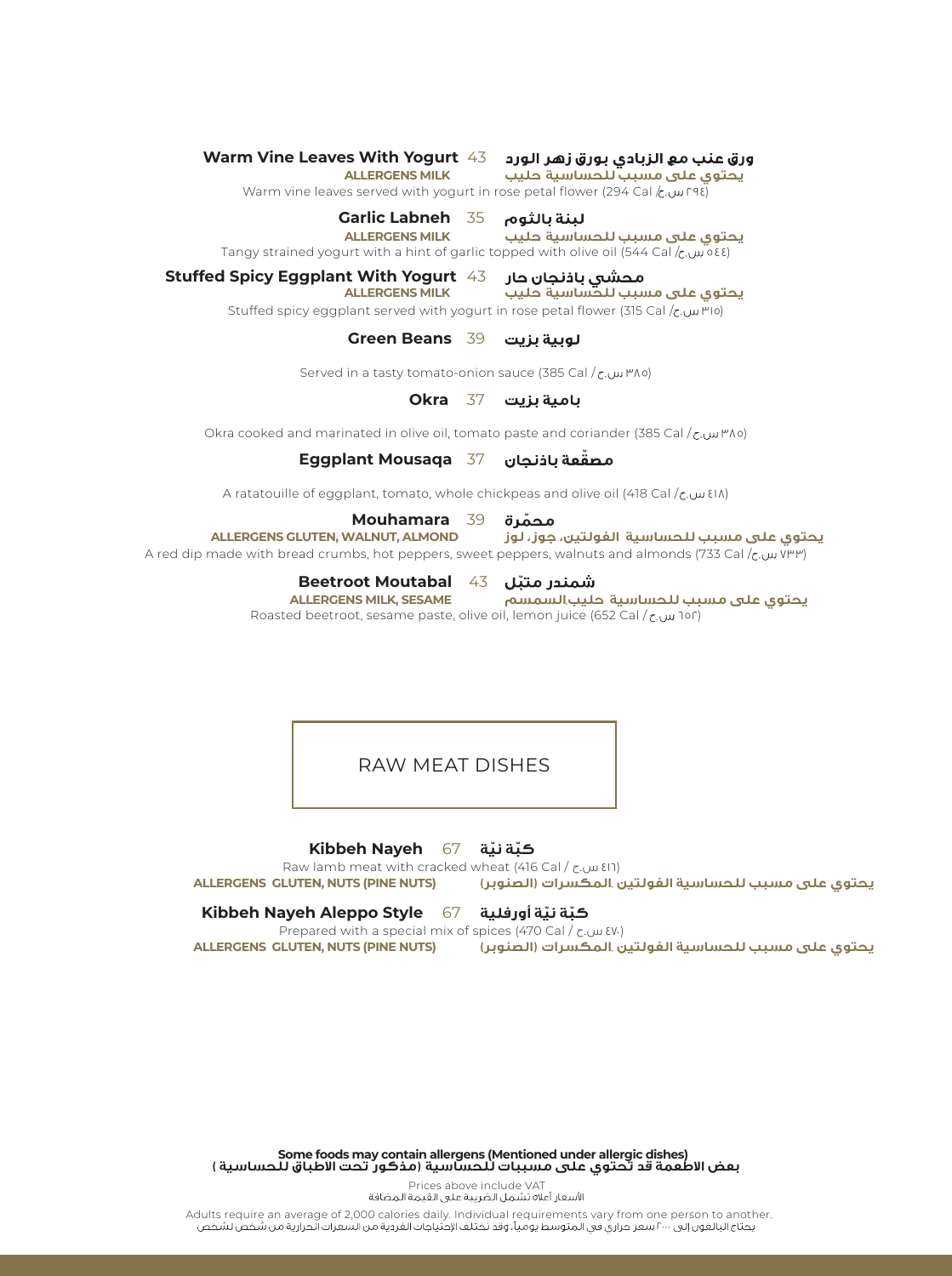## WARM MEZE STARTERS

#### **Cheese Rolls** 37 رقاقات

**ALLERGENS GLUTEN, MILK**

 **الغولتين**, **حليب يحتوي على مسبب للحساسية**

White cheese with a touch of parsley wrapped in thin dough and fried to perfection (720 Cal /  $_{\text{C}}$ , Wr.)

## **Sambousek** 37

Savory pies stuffed with minced meat (620 Cal / 620) **ALLERGENS GLUTEN, PINENUT الغولتين**,**حبوب الصنوبر يحتوي على مسبب للحساسية**

## **Spinach Fatayer** 33

**يحتوي على مسبب للحساسية الغولتين**,**صنوبر NUT PINE ,GLUTEN ALLERGENS**

فطاير

كتة مقلىة

سمبوسك

Pastry triangles filled with a tangy spinach-onion mix (510 Cal / ειωνιοι)

## **Fried Kibbeh** 41

Crispy meat and cracked wheat shell stuffed with a delicious filling of minced meat and pine nuts (735 Cal / 735) **ALLERGENS GLUTEN, PINE NUT الغولتين**,**حبوب الصنوبر يحتوي على مسبب للحساسية**

**Mixed Savory Pies** 47

معجّنات مشكّلة **ALLERGENS GLUTEN, PINE NUT, MILK**

 (682 Cal / 682)  **الغولتين**,**حبوب الصنوبر**,**حليب يحتوي على مسبب للحساسية**

## **Meat And Pine Nuts Hommos ّ** 53

**ALLERGENS SESAME, PINE NUT السمسم**,**حبوب الصنوبر يحتوي على مسبب للحساسية**

Chickpea hommos topped with minced meat and fried pine nuts (662 Cal / $\epsilon$ רור س.

**Fried Potatoes** 33

# Authentic French-fried potatoes (730 Cal /ع.س.<br>**بطاطا حرة <sup>37</sup>7 Spicy Potatoes**

Mouth-watering potato cubes fried with a piquant spice, coriander and garlic (382 Cal /ح. ٣٨٢)

**Makanek** 53

"Homemade" baby sausages (1063 Cal /ابادا س.

## **Sojok** 53

**Meat And Pine Nuts Hommos** "Homemade" spicy sausages (1075 Cal / 1075)

# Chickpea hommos topped with minced meat and fried pine nuts (662 Cal / 662) **Chicken Liver** 47

لاس.خ Quality chicken liver sautéed in pomegranate syrup (471 Cal <mark>/</mark> س.خ

## White cheese with a touch of parsley wrapped in thin dough and fried to perfection (720 Cal / 720) **Filet Ras Asfour** 69

Finely diced filet of lamb with lemon and garlic (582 Cal  $/$   $\epsilon$ .  $\mu$  on  $\Omega$ )

### **Sambousek Hommos Fatteh** 51

Savory pies stuffed with minced meat (620 Cal / 620) **الغولتين**,**حبوب الصنوبر**,**حليب**,**السمسم يحتوي على مسبب للحساسية**

r Anickpea-yogurt dish with authentic pita bread croutons, sautéed pine nuts, ghee and a hint of garlic (1082 Cal<br>استریکی

## $\blacksquare$ eتة حمّص مع باذنجان  $55-$  Hommos Eggplant Fatteh

## **ALLERGENS GLUTEN, PINE NUT, MILK, SESAME**

(۱۱۹۳ س.غ Chickpeas, eggplant and minced meat with pita croutons in yogurt and a bit of garlic, topped with ghee and pine nuts <mark>(1193 Cal  $\ell$ </mark>

 $\text{M/L}_{\text{max}}$  meat shell studies filling of minicipal meat and pine nuts ( $\text{M/L}_{\text{max}}$ **White Rice 18** 

**يحتوي على مسبب للحساسية الغولتين**,**حبوب الصنوبر NUT PINE ,GLUTEN ALLERGENS**

**Michael Savory Pine Note: تحبوب الصلوبر<br>white rice served with pine nuts (389 Cal /**  $\epsilon$  **, wit** (682 Cal / 682)

**Some foods may contain allergens (Mentioned under allergic dishes) بعض الاطعمة قد تحتوي على مسببات للحساسية (مذكور تحت الاطباق للحساسية )**

Prices above include VAT

Adults require an average of 2,000 calories daily. Individual requirements vary from one person to another.<br>يحتاج البالغون إلى ٤٠٠ سعر حراري في المتوسط يومياً، وقد تختلف الإحتياجات الفردية من السعرات الحرارية من شخص لشخص

**ّ ّ**

**ALLERGENS GLUTEN, PINE NUT, MILK, SESAME**

فتة حمّص مع باذنجان

يحتوي على مسبب للحساسية ال**غولتين,حبوب الصنوبر,حليب,السمسم** 

**ّ**

**ّ**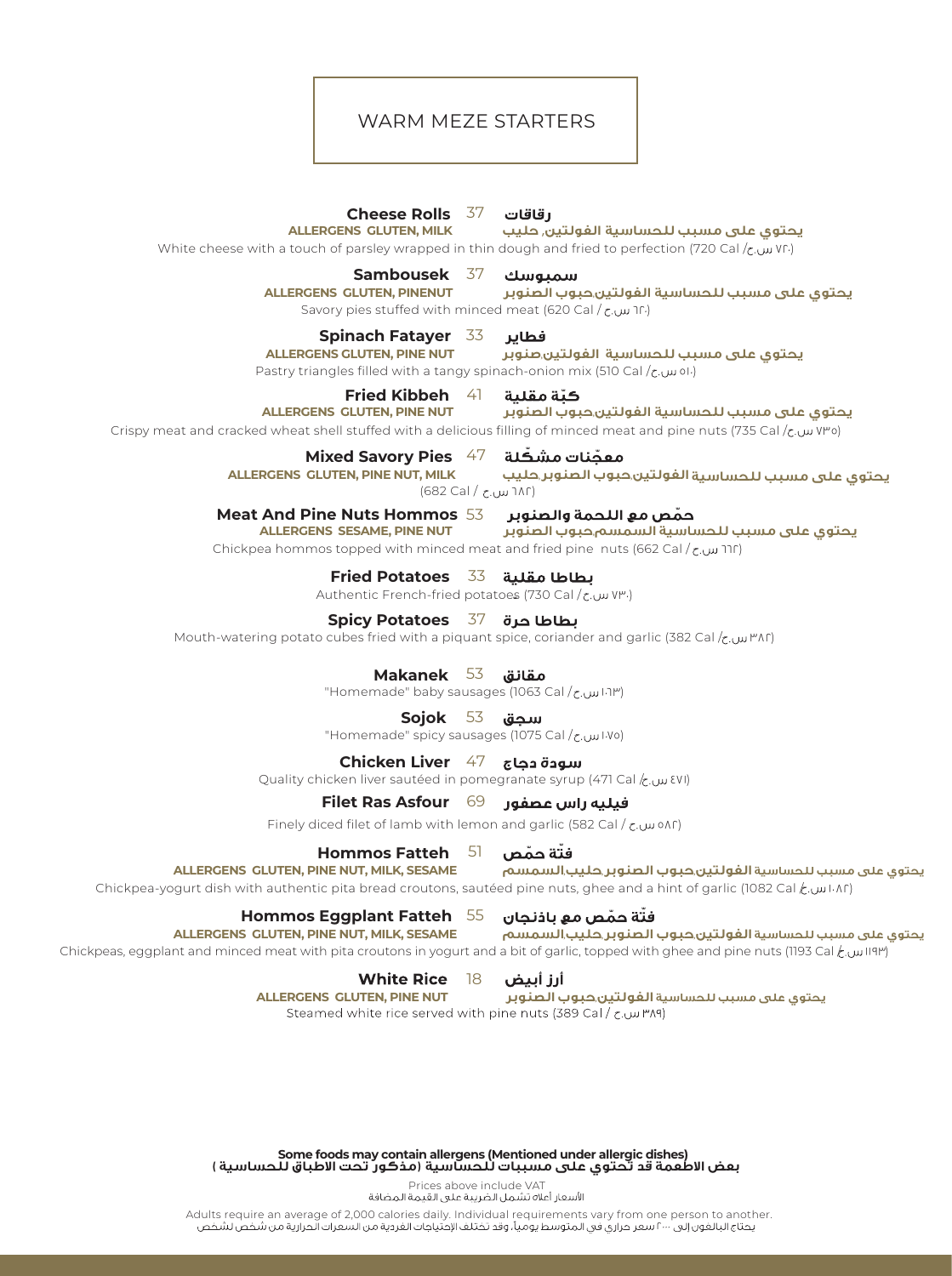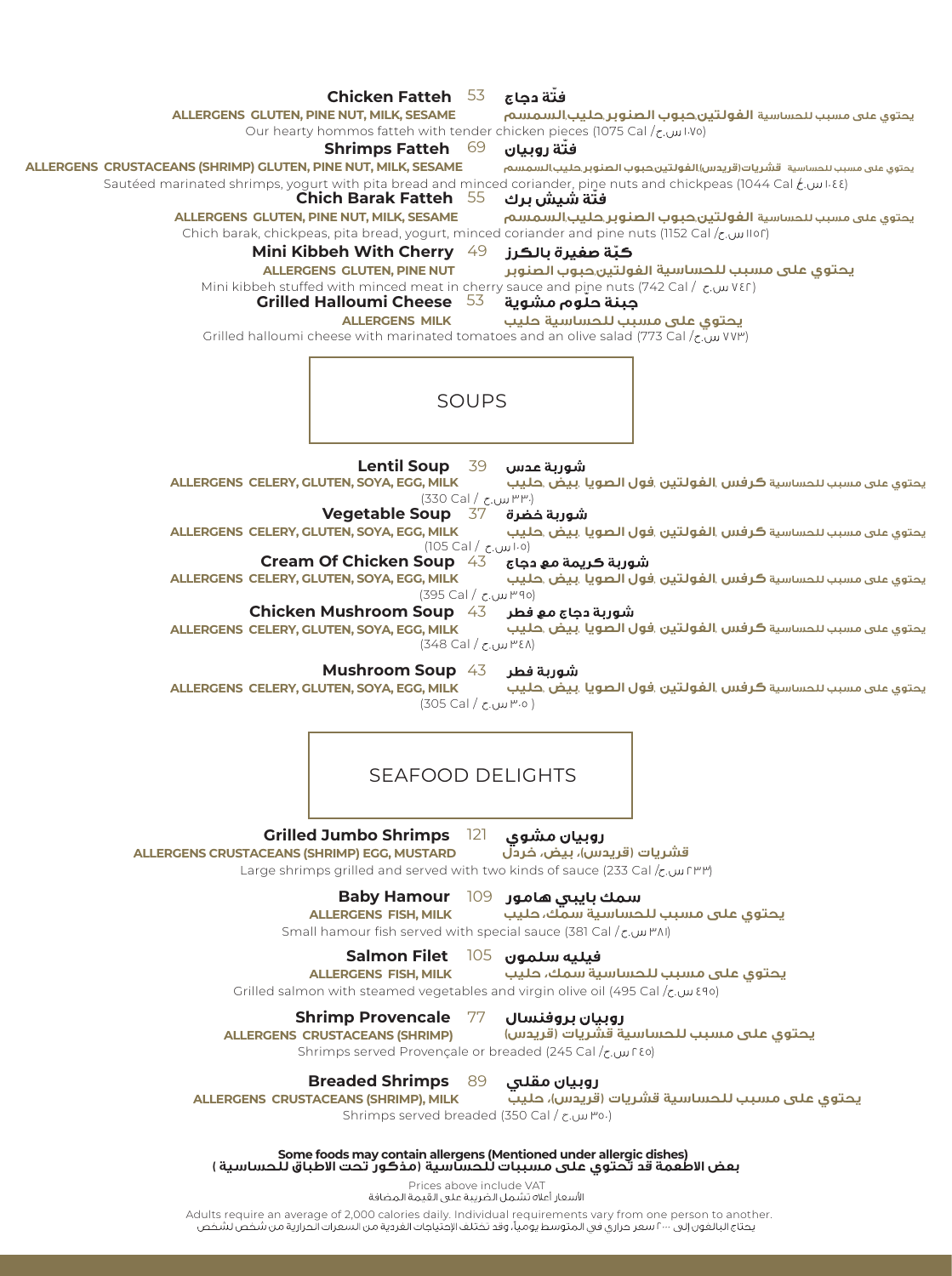## **Try our House Specialty**

Oriental Rice with Lamb Baked in a Puff Pastry **or ask your waiter about our daily dish**

## **ّ ّ**

الغولتين فول الصويا بيض حليب ,كرفس جبوب الصنوبر ALLERCENS GLUTEN, SOYA, EGG, MILK, CELERY, PINE NUT **يحتوي على مسبب للحساسية**

**أو اسأل النادل عن الصحن اليومي**

#### CHARGRILLED SPECIALTIES **Shish Taouk** 87 شيش طاووق **ALLERGENS GLUTEN (BREAD) يحتوي على مسبب للحساسية** Grilled marinated chicken pieces on skewers (623 Cal / מש.<br/>ס $\Gamma$  ו״) **Whole Boneless Chicken** 95 فرّوج مسحّب (ڪامل) مشوي **ALLERGENS GLUTEN (BREAD) يحتوي على مسبب للحساسية** A whole de-boned chicken grilled the Lebanese way (844 Cal / مس.ح/ Avhole de-boned chicken grilled the **Chicken Kabab** 83 كباب دجاج **ALLERGENS GLUTEN (BREAD) يحتوي على مسبب للحساسية** Minced chicken breast with special herbs (640 Cal / 31 M) **Grilled Meat** 105 **ALLERGENS GLUTEN (BREAD) يحتوي على مسبب للحساسية** Grilled boneless pieces of tender meat (703 Cal / 703) **Grilled Spicy Meat** 107 لحم مشوى تربلى **ALLERGENS GLUTEN (BREAD) يحتوي على مسبب للحساسية** Our grilled pieces with a hot sauce done "Tirbali" style (723 Cal /  $\zeta$  /  $\zeta$  /  $\zeta$  /  $\zeta$ ) **Lamb Cutlets** 107 **ّ ALLERGENS GLUTEN (BREAD) يحتوي على مسبب للحساسية** Grilled delicate lamb cutlets (626 Cal / 626) **Spicy Lamb Cutlets** 109 **ّ ALLERGENS GLUTEN (BREAD) يحتوي على مسبب للحساسية** Our excellent lamb cutlets marinated in a hot sauce "Tirbali" style (659 Cal / τω 109) **Kabab** 87 كباب **ALLERGENS GLUTEN (BREAD) يحتوي على مسبب للحساسية** Grilled lamb mince served on skewers (830 Cal / ج.س.م / ٣٠) **Karam Kabab** 87 کیاب کرم **ALLERGENS GLUTEN (BREAD) MILK, PISTACHIO يحتوي على مسبب للحساسية** Kabab stuffed with melted cheese and pistachios, served with grilled tomatoes and grilled potatoes (980 Cal / $\zeta$ w 41.) **Khesh Khash Kabab** 93 كباب خشخاش **ALLERGENS GLUTEN (BREAD) يحتوي على مسبب للحساسية** Delicately spiced lamb mince with a hint of garlic in a grilled-tomato sauce (732 Cal / των (ΨΓ) **Kabab Antabli** 93 كباب عنتبلى **ALLERGENS GLUTEN (BREAD) يحتوي على مسبب للحساسية** A rich kabab dish made with green bell pepper, eggplant and a special mix of herbs (748 Cal /ζων Vελ) **Eggplant Kabab** 93 كباب باذنجان **ALLERGENS GLUTEN (BREAD) يحتوي على مسبب للحساسية** A delicious combination of meat and eggplant (792 Cal / 792) **Kabab In Yogurt** 93 كباب باللبن **ALLERGENS GLUTEN (BREAD) MILK, PINE NUT يحتوي على مسبب للحساسية** Served with toasted pita bread in a garlic-yogurt base (740 Cal / ζ. ( Wε.)

**Some foods may contain allergens (Mentioned under allergic dishes) بعض الاطعمة قد تحتوي على مسببات للحساسية (مذكور تحت الاطباق للحساسية )**

Prices above include VAT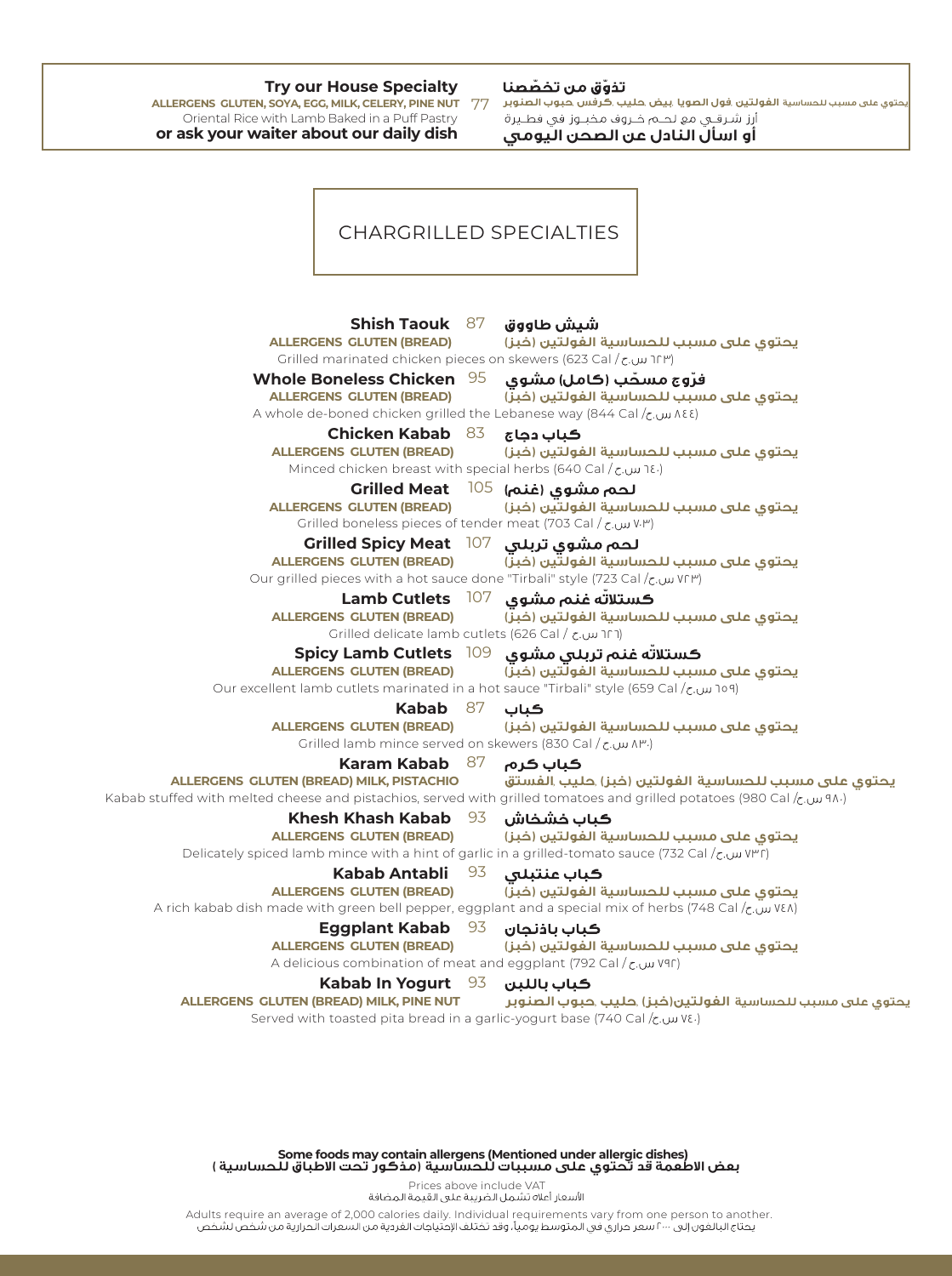| كباب بالكرز     [97   Kabab With Cherry<br><b>ALLERGENS PINE NUT</b><br>Sautéed kabab balls in cherry sauce and pine nuts (530 Cal / ε. ω ον.)                                                                                          | يحتوى على مسبب للحساسية حبوب الصنوبر                                            |
|-----------------------------------------------------------------------------------------------------------------------------------------------------------------------------------------------------------------------------------------|---------------------------------------------------------------------------------|
| Arayess 87<br><b>ALLERGENS GLUTEN</b><br>Crispy buttered pita stuffed and baked with minced meat and parsley (605 Cal /ح.س.ح)                                                                                                           | عرايس<br>يحتوى على مسبب للحساسية الفولتين                                       |
| <b>Mixed Grill</b><br>مشاوى مش <b>كلة   109</b><br>يحتوى على مسبب للحساسية الفولتين (خبز)<br><b>ALLERGENS GLUTEN (BREAD)</b><br>A sumptuous assortment of grilled meats (827 Cal / z. w ArV)                                            |                                                                                 |
| <b>DESSERTS</b>                                                                                                                                                                                                                         |                                                                                 |
| Ashta With Honey 47 العسل Ashta With Honey 47<br><b>ALLERGENS MILK, NUTS, PISTACHIO</b><br>Lebanese-style clotted cream topped with honey and almonds (576 Cal/ $\epsilon$ . $\alpha$ )                                                 | يحتوى على مسبب للحساسية حليب المكسرات (الفستق)                                  |
| Halawet El Jiban $43$ حلاوة الجبن<br>ALLERGENS GLUTEN, MILK, PISTACHIO<br>يحتوى على مسبب للحساسية الفولتين حليب الفستق<br>Lebanese-style dessert of clotted cream wrapped in a sweet cheese and semolina dough (408 Cal $k$ $\omega$ .) |                                                                                 |
| <b>Othmalieh</b><br><b>ALLERGENS GLUTEN, MILK, PISTACHIO</b><br>(٧٩٤ س.عُ Arabic clotted cream between two layers of toasted vermicelli crust served with orange-blossom syrup                                                          | عثملّية<br>41<br>يحتوى على مسبب للحساسية الفولتين حليب الفستق                   |
| <b>Ghazalye</b> $47$ غزلية<br><b>ALLERGENS GLUTEN, MILK</b><br>Mouhalabieh, ghazal, Lotus biscuit crust with caramel sauce (680 Cal / $\tau$ _ 14.)                                                                                     | يحتوى على مسبب للحساسية الفولتين حليب                                           |
| <b>Mixed Baklava</b><br>ALLERGENS GLUTEN, NUTS, PISTACHIO<br>Assorted plate of baklavas made with paper-thin dough and various fine nuts (779 Cal $k$ . WY9)                                                                            | $43$ بقلاوة<br>يحتوى على مسبب للحساسية الفولتين المكسرات (الفستق)               |
| Umm Ali<br>ALLERGENS GLUTEN, MILK, NUTS, ALMOND, PISTACHIO<br>(Vro) An eastern creamy version of bread pudding with nuts, milk and sweet bread (725 Cal $/$ w Vro)                                                                      | 51<br>أم على<br>يحتوي على مسبب للحساسية الغولتين, حليب المكسرات (اللوز, الفستق) |
| <b>Knefe Nabolsiya</b> 51<br><b>ALLERGENS GLUTEN, MILK, PISTACHIO</b><br>A delicious homemade dessert with cheese between two layers served with ashta ice cream scoop (532 Cal /c.worr)                                                | كنافة نابلسية<br>يحتوى على مسبب للحساسية الفولتين حليب الفستق                   |
|                                                                                                                                                                                                                                         |                                                                                 |
|                                                                                                                                                                                                                                         |                                                                                 |

**Some foods may contain allergens (Mentioned under allergic dishes) بعض الاطعمة قد تحتوي على مسببات للحساسية (مذكور تحت الاطباق للحساسية )**

Prices above include VAT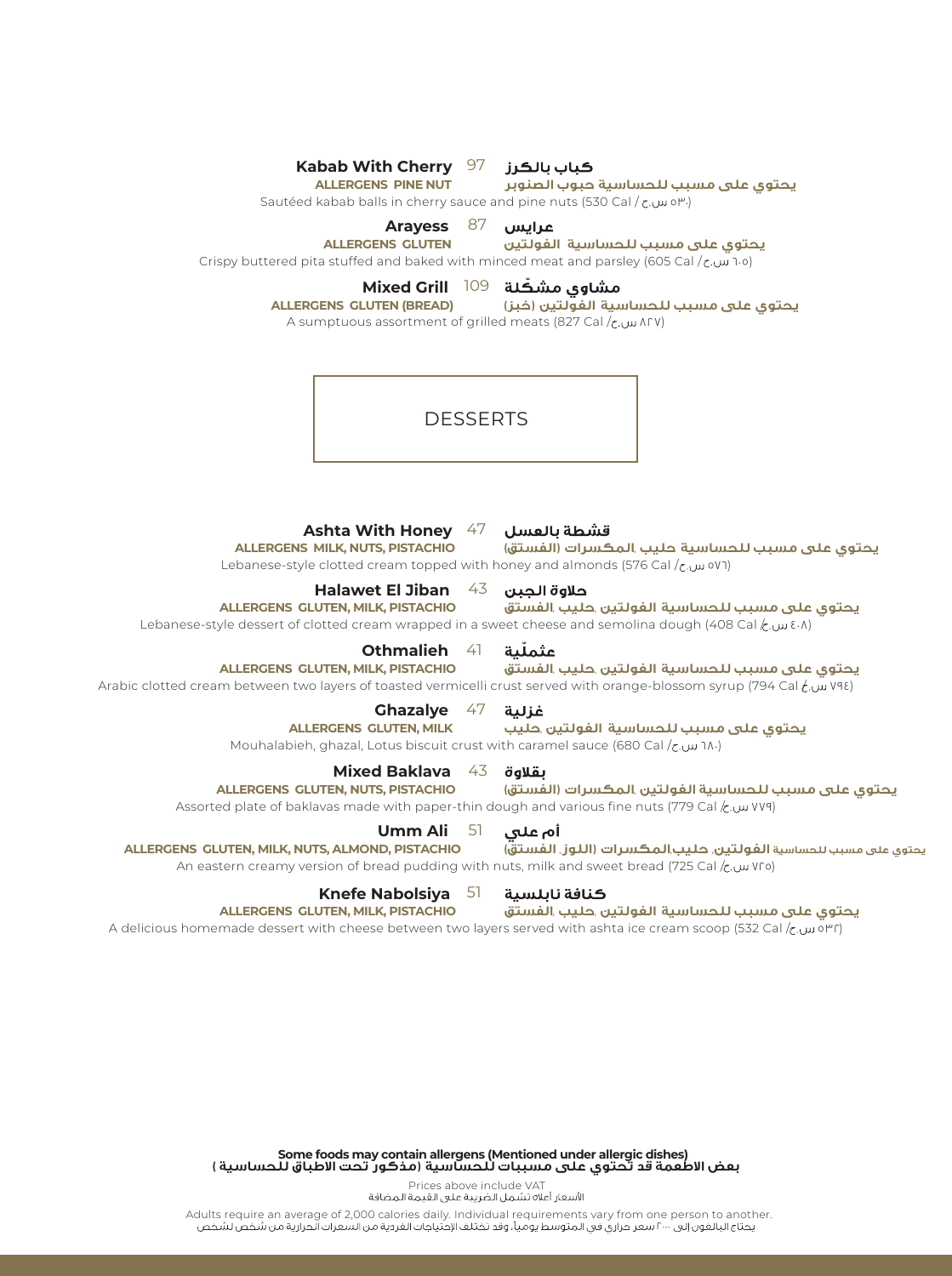## **Fruit Platter** 51

A variety of fresh, succulent fruits in season (440 Cal / $\zeta$ ,  $\omega$ υ εε.)

## **Ashta Bil Ashta** 51

Ashta ice cream topped with Strawberry jam and fresh ashta (770 Cal / $\zeta$  ω VV) **يحتوي على مسبب للحساسية حليب** ,**الفستق PISTACHIO ,MILK ALLERGENS**

## **Exotic Fruit Platter إكسترا فواكه** 98

Assorted selection of fresh fruits, pinapple, kiwi and mango (336 Cal / ح.س ٣٣٦(

## COLD BEVERAGES

**Lebanese Mineral Water Small** 11

(0 Cal / مس.ح)

**Lebanese Mineral Water Large** 15

(0 Cal / مس.ح)

**Soft Drink** 15 **ّ**

(151 Cal / 151)

**Sparkling Water Small** 19 **ّ**

 $(0$  Cal  $/$  c.uu  $\cdot$ )

**Sparkling Water Large** 35 **ّ**

(0 Cal / مس.ح)

**Saudi Cocktail Pitcher** 77

(705 Cal / 705)

**Saudi Cocktail Glass** 33

(220 Cal / 220)

**Some foods may contain allergens (Mentioned under allergic dishes) بعض الاطعمة قد تحتوي على مسببات للحساسية (مذكور تحت الاطباق للحساسية )**

Prices above include VAT<br>الأسعار أعلاه تشمل الضريبة على القيمة المضافة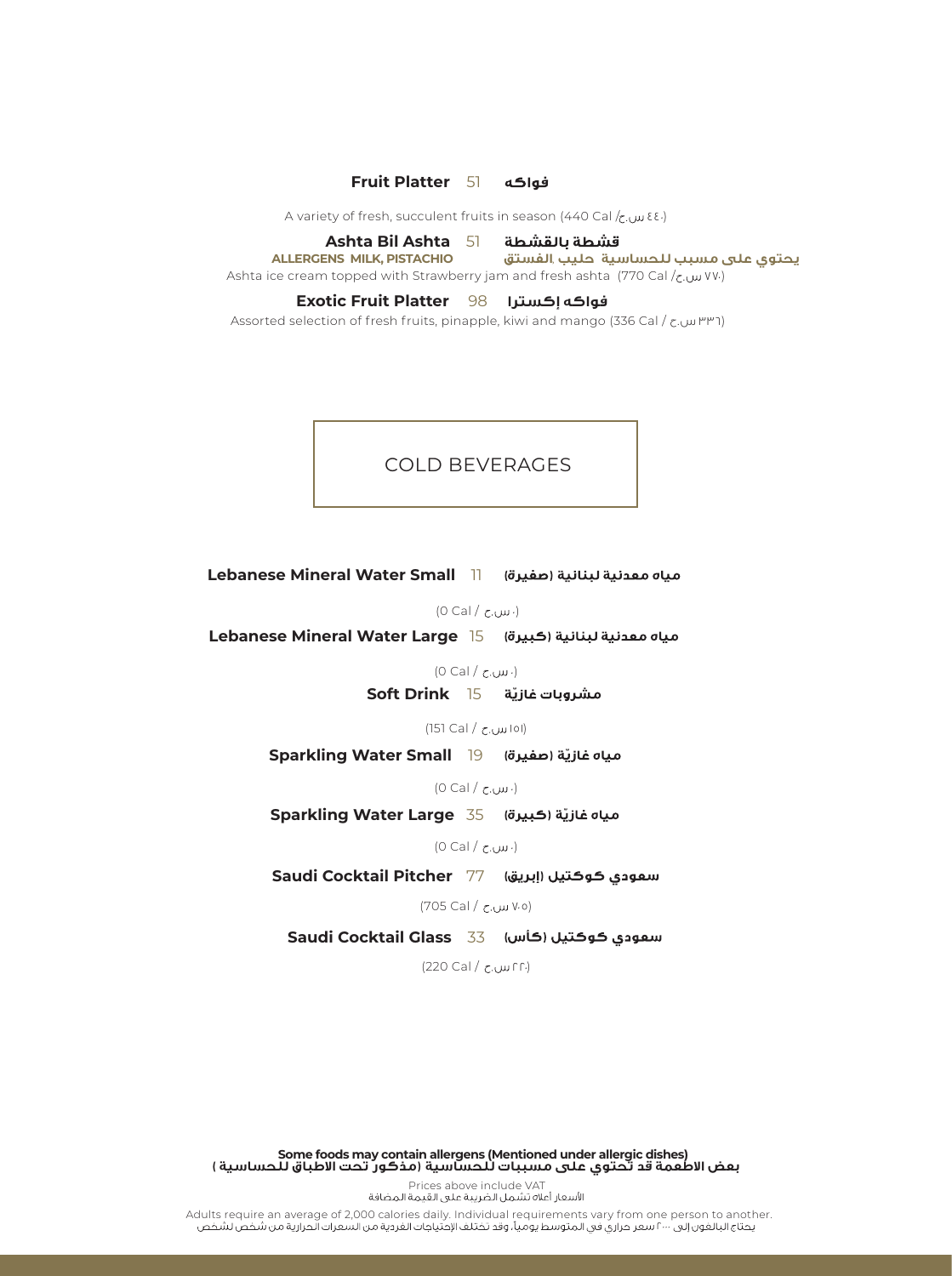## HOT BEVERAGES

**Espresso** 17  $(2$  Cal /  $\epsilon$ . $\omega$ ۲)

**Turkish Coffee** 15 (2 Cal / اس.ح)

**:اء Black Coffee** 18<br>(۳٫ س.خ / 3 Cal قهوة سوداء

**White Coffee** 15 (8 Cal / ٨)

**Cafe Latte** 19

**ALLERGENS MILK** يحتوي على مسبب للحساسية حليب (94 Cal / ٩٤)

> شای **Tea** 17 (اس.ح / 2 Cal)

كابوتشينو **Cappuccino** 19

يحتوي على مسبب للحساسية حليب **ALLERGENS MILK** (165 Cal / ١٦٥)

19 **قهوة سعودية Coffee Saudi**

(31 Cal / ٣١)

**Double Espresso** 21 (2 Cal /  $\mathcal{L}$ ر)

> Green Tea 17 (2 Cal / اس.ح)

> > **Mint** 13 (5 Cal / اس.ح)

FRESH JUICES

**Carrot** (37 Cal) **/ Orange**(189 Cal) 33- 33 (دست) **1417 Carrot** (37 Cal) **/ C Lemonade With Mint** (77 Cal) **/ Apple** (261 Cal) ١٠٥) **ّ** ٢٦١) **ّ** ٧٧) 33-33 H**oney Melon**(105 Cal) **/ Watermelon Juice**(120 Cal) 33 (السيرج) **/ اناناس (١٧٦١) له مع المعدال (1**05 **Strawberry** (176 Cal) **/ Pineapple** (76 Cal) **/ Mango** (275 Cal) 33 **مانجو** (٢٧٥ س.ج)

> **Pomegranate Juice** 37 **ّ** (782 Cal / ٧٨٢)

**Lemonade Juice** 33

(73 Cal / ٧٣)

**Some foods may contain allergens (Mentioned under allergic dishes)**

Prices above include VAT